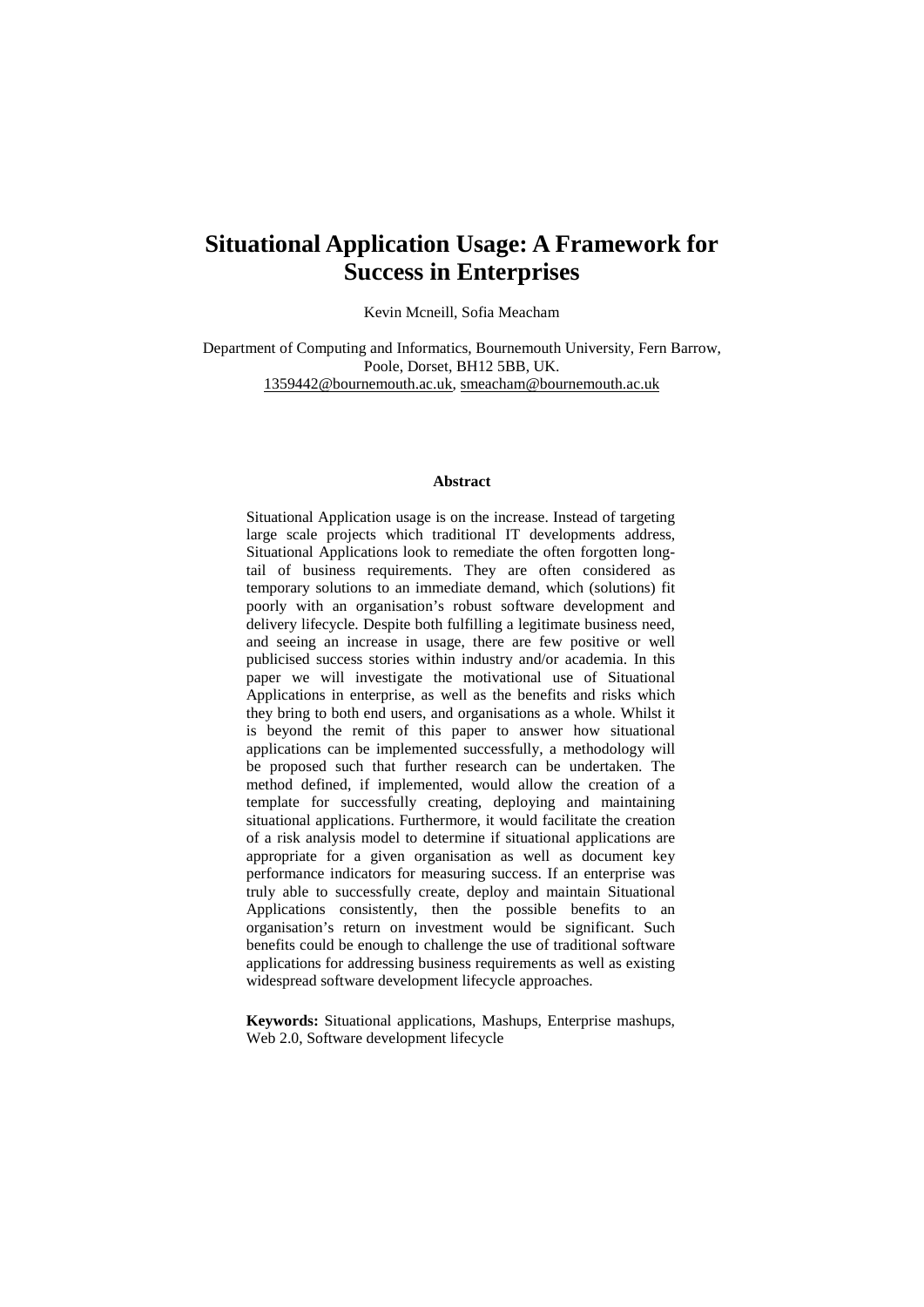## **1.0 Introduction**

The concept of Situational Applications (SA's) is not a new one. They have long existed, going under many different names; situated applications, 'good enough' software, opportunistic software and mashups to name but a few. In this paper, the term that will be used is Situational Applications. Shirky [20] defined SA's as software "designed for use by a specific social group, rather than for a generic set of users". Similarly, Balasubramaniam et al. [3] agree, adding that it is "personalized, localized software that has evolved organically and has been created by the community that uses it". These interpretations differ slightly from that of Jhingren [6] who focusses in on how SA's are those software products "constructed on the fly for some transient [business] need".

Unfortunately SA's remain a poorly defined term. Many have argued that it is easier to define them by what they are not. SA's are generally not created by traditional software developers, they are not hosted on robust architectures, they do not serve a long term purpose and invariably they are not normally scalable [3]. Although differences of opinion still exist, there appears to be some agreement amongst researchers and industry experts pertaining to the key characteristics that SA's usually possess. In their seminal work, Cherbakov et al. [19] presented an indepth analysis of what factors that identify SA's. They proposed that SA's are:

- Created for a specific user community, often a small subset of the larger organisational user base.
- Required to fulfil an immediate business requirement and thus transitory in nature with a short life span.
- Built by end-users in an iterative fashion, often outside of the remit and control of central IT departments.
- Developed using an iterative development lifecycle leading to a short time-to-market.
- Created to address the 'long-tail' of business requirements that traditional enterprise application development projects would not usually address.

It is widely accepted that SA's have been in existence for a number of decades, going undefined until the term 'Situated Software' was coined by Shirky in his groundbreaking essay of the same name [20]. One of the most well known SA's is Microsoft Excel [7] giving users the ability to create relatively complex and interactive spreadsheets through the utilisation of in built VBA code and macro functionality, along with extensive datasets. In recent years the advancement of Web 2.0 technologies, such as AJAX, as well a push towards more collaborative and communal working, has brought about an increase in SA usage within the enterprise [15].

Much of the available literature on SA's examines the definition, rise in popularity, and nuances of their development lifecycle. Very little research to date focusses on how to create, deploy and maintain SA's in a successful and sustainable manner.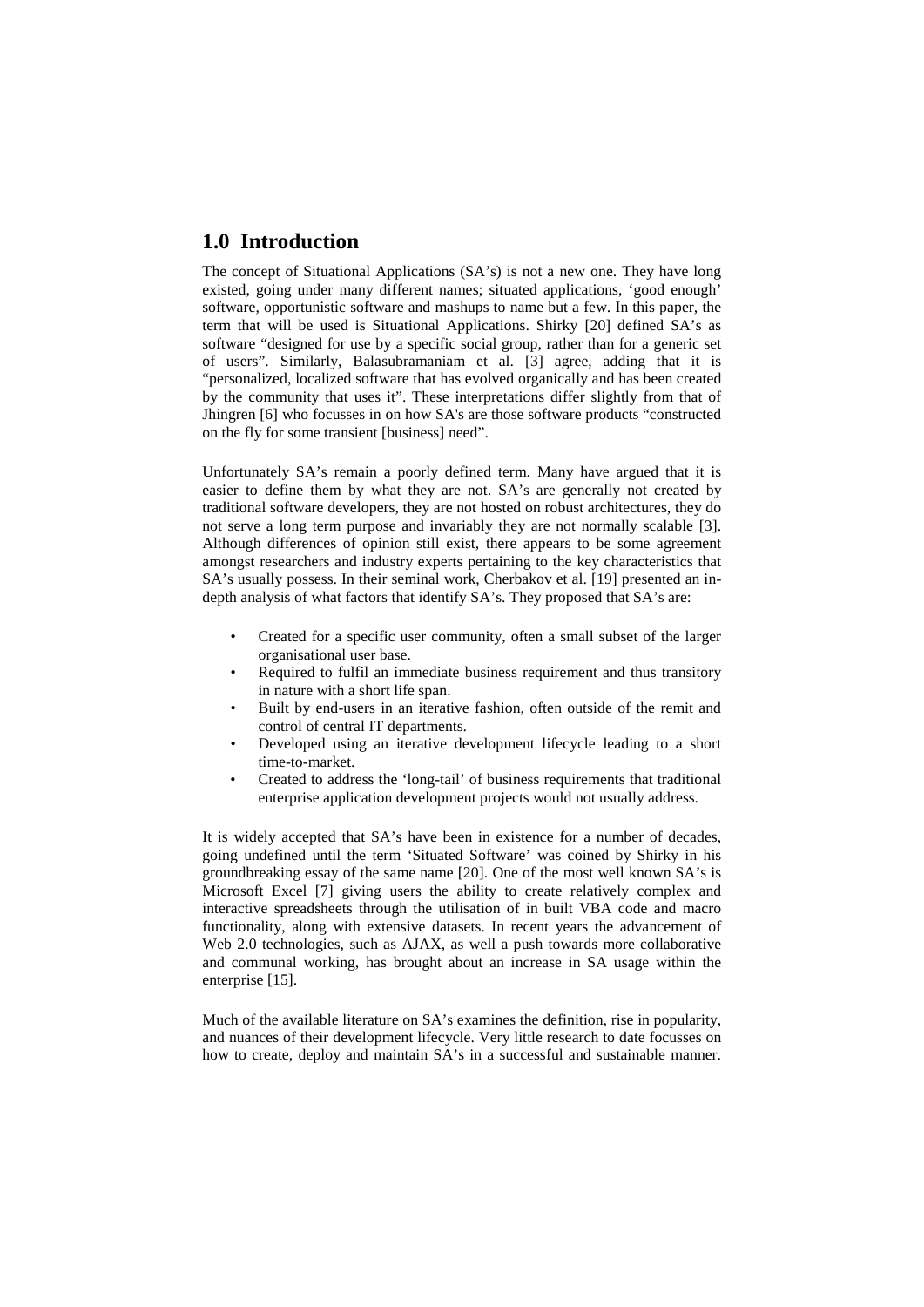Research in this area is critical to understand if SA's can become a complimentary addition to a company's existing traditional software development stack. This would fill a niche that clearly exists for rapid delivery on requirements that would never normally be addressed. The benefits to an organisation if they were able to utilise such software could be profound.

Much of the available literature on SA's examines themes such as their history, rise in popularity and notable characteristics for identification. Furthermore, many studies even present prototype development environments to aid in their creation. There is a notable lack of coherent and methodical analysis to address vital questions such as:

- Why are users creating SA's?
- What factors are contributing to the rise in popularity of SA's?
- What are the common types of Situation Applications?
- Who usually creates/maintains SA's?
- Do companies encourage or discourage the use of SA's, why?
- What benefits do SA's bring to the Business Users vs. the company as a whole?
- What risks/issues are presented through the use of SA's?
- Should companies embrace the use of SA's, if so in what form?
- Is there a legitimate gap in software delivery within a company that SA's can fulfil? If so, how?
- How can SA's be implemented successfully and how can it be measured?

In this paper we will present a research methodology that, if implemented, aims to elicit the necessary information to specifically focus on the last question highlighted above, i.e. how can SA's be successfully developed, implemented and maintained.

If we are to take the widely accepted belief that SA usage is on the increase [21] then it is clearly apparent that there is an urgent need to address the questions highlighted above. The outcome of this research aims to enable better integration with existing enterprise technology stacks, improving the utilisation of resource skill-sets (in the form of non-technical business users), delivering on a larger proportion of business requirements, reducing overall IT costs and ultimately, increasing profit margins.

It is the authors experience of working with SA's in the IT Sector that has driven this research. This involvement within industry consisted of working on a project to create a new web application platform and development framework which was used to migrate large numbers of standalone SA's. Thus, bringing them into IT control in a scalable and repeatable manner fashion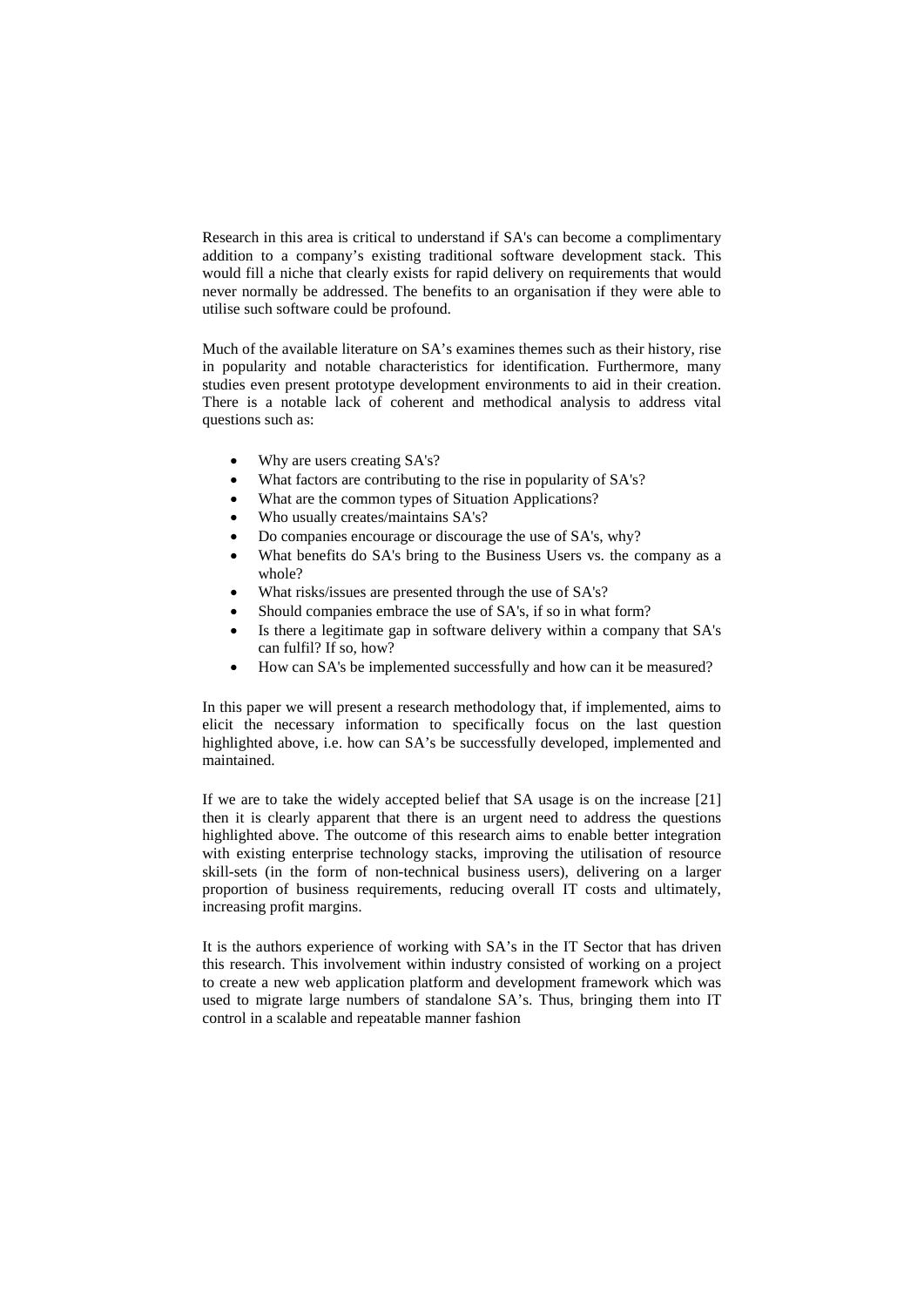In this paper we will discuss what research is needed in order to add further value and determine whether it is sensible for enterprises to utilise SA's and if so, how this can be achieved successfully. This paper has been divided into 3 sections. In the first section we examined related research concerning SA's. The second, and primary section, is concerned with outlining a proposed methodology to answer the research questions discussed thus far. The third section discusses the limitations of the proposed research method and potential future work. Finally, the paper will end with a conclusive summary.

## **2.0 Related Work**

### **2.1 The Rise of SA's**

As explained in the introduction, it is clear that much of the available literature concerning SA's focuses upon the recent surge in interest amongst end users. However, interest alone does not always lead to adoption. Yu et al. [10] highlights that there has been significant interest being shown in Mashups, a type of SA, but point to the notable lack of widespread uptake. In their detailed study of Mashups they suggest that this is attributed to a lack of formalised and established development frameworks aimed at SA's vs their traditional software counterparts.

Zou and Pavlovski [11] observe that the lack of accountability with Mashup implementations could also be limiting their take up within enterprise. Others, such as Maraikar et al. [14] go even further by proposing a prototype development platform for Mashups which could improve the adoption rates. However, these studies fail to consider whether focusing on a subset of SA's, Mashups, is representative of the group as a whole. Whilst both studies suggest a framework for how to implement SA's or whether it is appropriate for a particular organisation to do so. Neither defines how to measure success in anyway, and are thus of limited use.

With traditional software it is standard governance practice within an organisation for IT development activities to be owned by a centralised department, calling on staff with specialist skill sets. Invariably the proportion of IT Developers is small in comparison to the overall personnel base. The largest employee segment of most organisations by far is the non-technical users, SA's are developed by such users to address their own requirements rather than involve IT Developers who will likely not even understand the users business domain at any great depth [18].

It is therefore clear that the IT Department itself, with a small resource pool, could easily become a bottleneck for fast and effective development. The evidence from this study suggests that organisations would be remiss to ignore the benefits such users can bring in developing SA's. In the same vein, Cherbakov et al. [19] suggests that by providing appropriate tools and development frameworks to non technical business users they are able to contribute even greater to an organisations development agenda. However, they do not go so far as to say how this should be accomplished in order to lead to a successful outcome.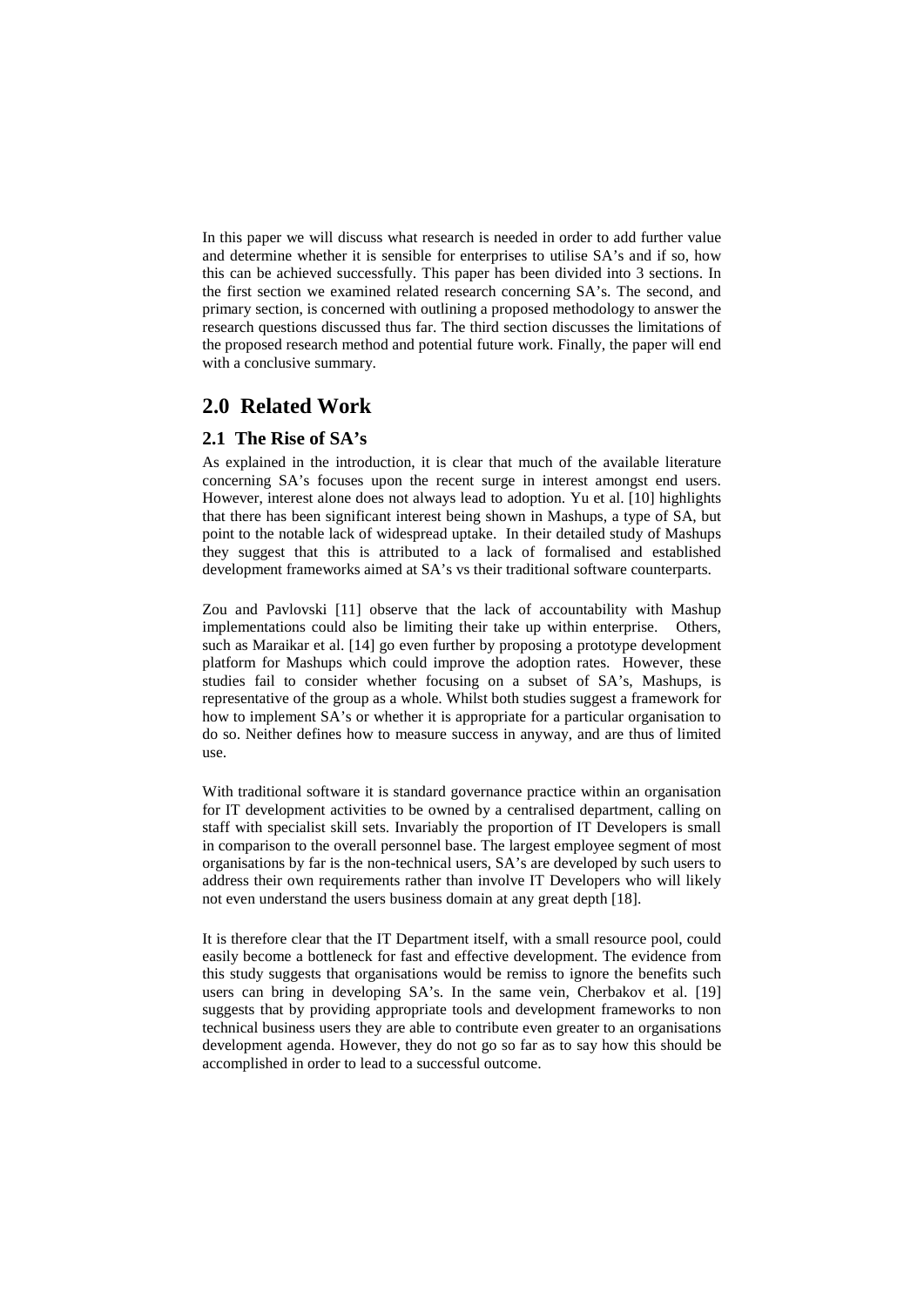Addressing niche business requirements is one of the critical defining factors of SA's [1]. Such software is created to address the long tail of business requirements, as opposed to the traditional big ticket items which software projects usually focus on. This alone has the capability of becoming a game changer for those enterprises who are able to successfully deploy and maintain SA's. Anderson [1] studied this effect, known as the 'long-tail'. He identified that considerable opportunity existed in the smaller niche markets and desires of consumers than when compared with the opportunities in the larger high volume 'common' market segments. For example, a large proportion of Amazon's revenue comes from the many varied products that only sell in very small numbers. Similarly, Han et al. [8] notes the same conceptual link between SA's and addressing niche requirements.

Company's are now able to open up new opportunities and increase revenue streams by addressing requirements that, before, would have been unfeasible to target, or addressed too late to see a return on investment [9]. The need for business agility in increasingly competitive market arenas is key is business are to succeed and flourish. This view is supported by Liu et al. [13] who write of the increasingly important need for businesses to respond quickly to changing, often complex, requirements within the 'long tail' in order to succeed.

### **2.2 Similarities and Differences**

Another area where a considerable amount of literature has been published concerns the development, technology and governance aspects of SA's compared with traditional applications. A key study by Cherbakov et al. [19] found that the development lifecycle for SA's differs greatly from traditional software applications. Firstly, time to market is significantly reduced, secondly there is little to no project management or milestone tracking, thirdly functional requirements are not formally recorded and non functional requirements such as scalability are not even considered. Finally, there is no defined testing period, instead opting for continual testing of the application through actual usage.

From a technology perspective SA's are created using tools that are far less mature than traditional applications. For example, they are often created with Microsoft Excel or emerging development platforms such as Google Mashup Editor, Microsoft Popfly and Yahoo Pipes [10]. Further, Cherbakov et al. [19] point to the often transitory nature of SA development platforms. With the exception of Excel, the majority of technology tools referenced in SA literature have been decommissioned or retired. In contrast, major development languages used in traditional software applications often have lifespans of many decades.

It is not simply the development lifecycle and technologies that differ, the way in which enterprises manage them is of significant interest. Balasubramaniam et al. [3] highlight that SA's are more decentralised by their very nature, often initiated and owned by end users as opposed to management executives or sponsors. Control of the applications is also shifted from a centralised IT Departments ownership model to localised groups of users.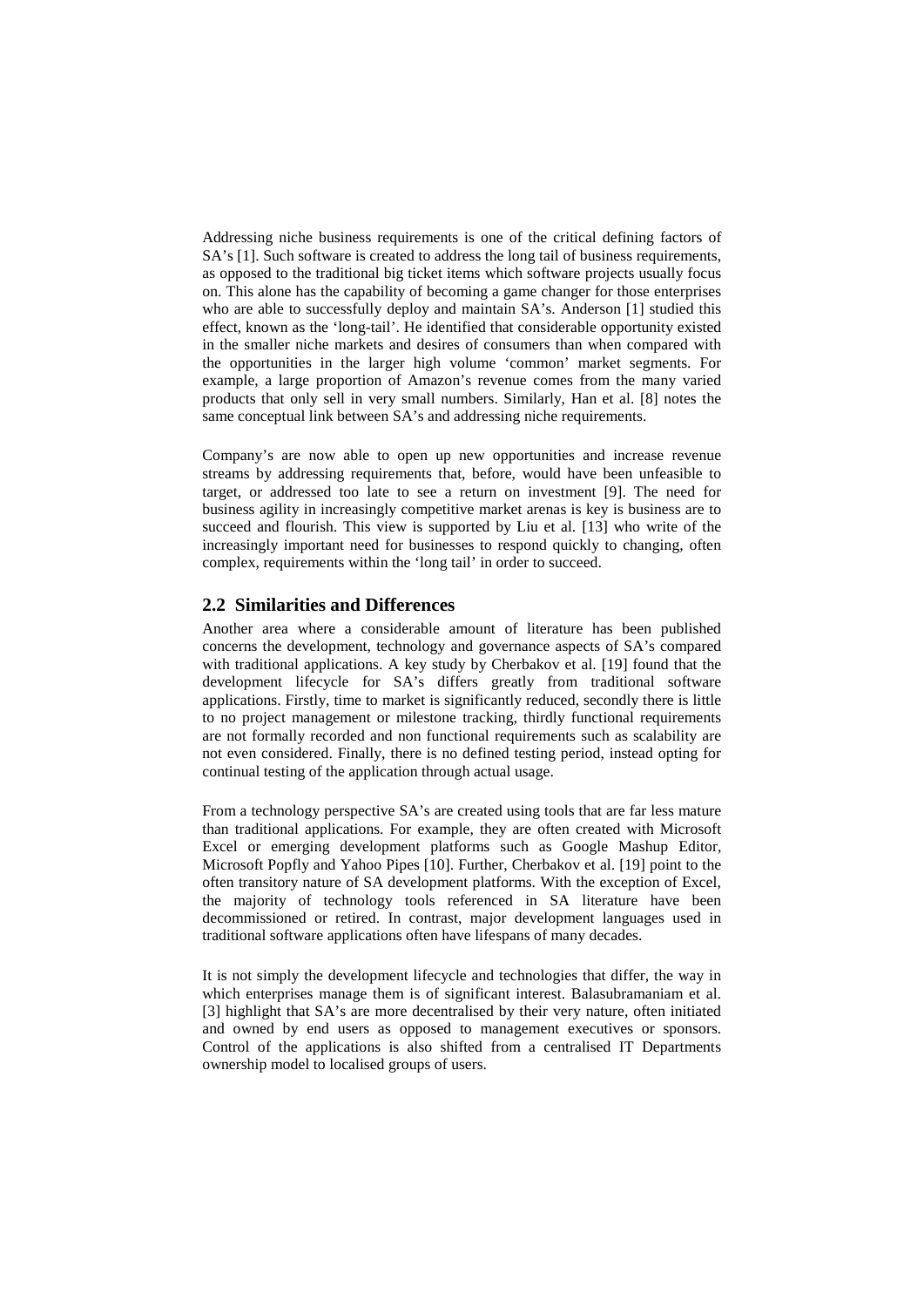When reviewing the available literature it is clear that there is an overriding bias towards highlighting differences, rather than similarities. It is difficult to ascertain whether this is a gap in research or simply highlighting a pertinent fact about the two types of traditional vs situated applications. Further research is needed in this area in order to answer this question appropriately.

### **2.3 Benefits and Challenges**

It is with the benefits and challenges of SA's that we see the true potential of the research being proposed. Cherbakov et al. [19] lists three groups of benefits which SA's can bring to an enterprise: (1) empowering businesses through encouraging innovation, eliminating frustration and improving morale; (2) improve business solutions by developing closer fit solutions, addressing niche requirements, complimenting existing IT development methodologies and traditional software products; (3) improve return on investment through shorter development periods, utilising non-technical business users for development and thereby cuttings costs, addressing requirements that would have unlikely been addressed with traditional software projects. Almost every paper that has been written on SA's includes at least one or more of these benefits. Xie et al. [12], for example, point out that SA's are a useful complimentary tool in an enterprises software offering.

De Vrieze et al. [17] draws our attention to a number of difficulties that can be experienced in adopting SA's, specifically mashups, but these points are still valid and can be applied to the SA group as a whole. They list five significant challenges in enterprise adoption of SA's: (1) they are not a mature technology offering; (2) it is difficult to implement effective change control processes as applications are distributed and not always entirely under IT control; (3) security and privacy concerns must be addressed; (4) IT governance and ownership must be thought through; (5) duplication of work is possible when end users are able to go off and create SA's in isolation.

## **3.0 Methodology**

It is evident that a number of important themes are lacking from the related work discussed is section two: (1) whilst SA usage is on the rise, should enterprises actually be using them? (2) how is risk impact assessed for enterprises wishing to use SA's?; (3) how can SA's be created, implemented and maintained successfully?; (4) how do we define success in a comprehensive and consistent manner?

## **3.1 Research Question**

How can business organisations successfully develop, implement and maintain situational applications alongside traditional software application offerings?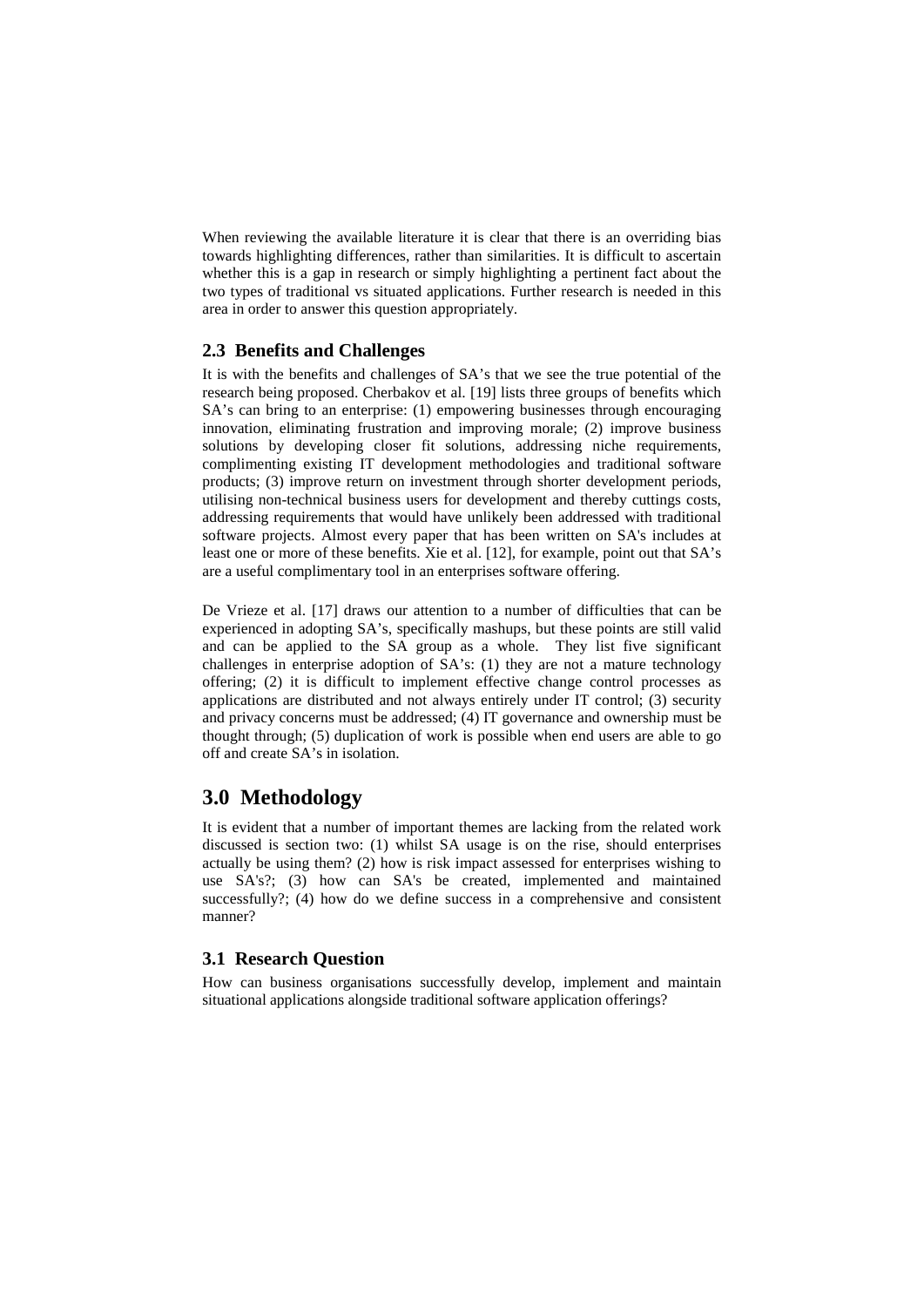## **3.2 Aims and Objectives**

In order to successfully answer the question above, the research will be designed to meet the following aims and objectives. The authors aim is threefold.

#### **Aims:**

- To outline an implementation framework to be used in guiding business management in creating, deploying and maintaining SA's successfully.
- To create a substantiated risk analysis model that can be used to determine if SA's are appropriate for a given organisation or situation.
- To identify and define a suite of key performance indicators to aid in defining what can be classified as a successful SA.

#### **Objectives:**

The aims identified above will be accomplished by fulfilling the following research objectives:

- Define what constitutes a situational application, including attributable characteristics.
- Review literature concerning SA usage by enterprise organisations.
- Collect data on the usage of SA's in a real world company.
- Compare the creation, implementation and maintenance activities of SA's with that of traditional software applications.
- Measure any change in development trends of SA's in a real world company.
- Identify who creates SA's in a real world company.
- Compare the IT and Business governance oversight process of SA's with that of traditional software applications.
- Identify and investigate risks associated with enterprise usage of SA's.
- Identify the key metrics to determine how to measure success when utilising SA's with an enterprise.
- Identify how to successfully create, implement and maintain SA's in an enterprise setting.

## **3.3 Research Design**

The first step in any research is always a comprehensive literature review. Based upon the review within this paper it should be clearer to the reader as to where gaps in existing SA research lie, and thus where the author intends to focus, this can be seen in the aims and objectives section above. A systematic literature review was considered but rejected as it is not viable or appropriate due to the small volume of available research material concerning the research questions highlighted e.g. how to create, implement or maintain SA's. Instead, the majority of literature focuses on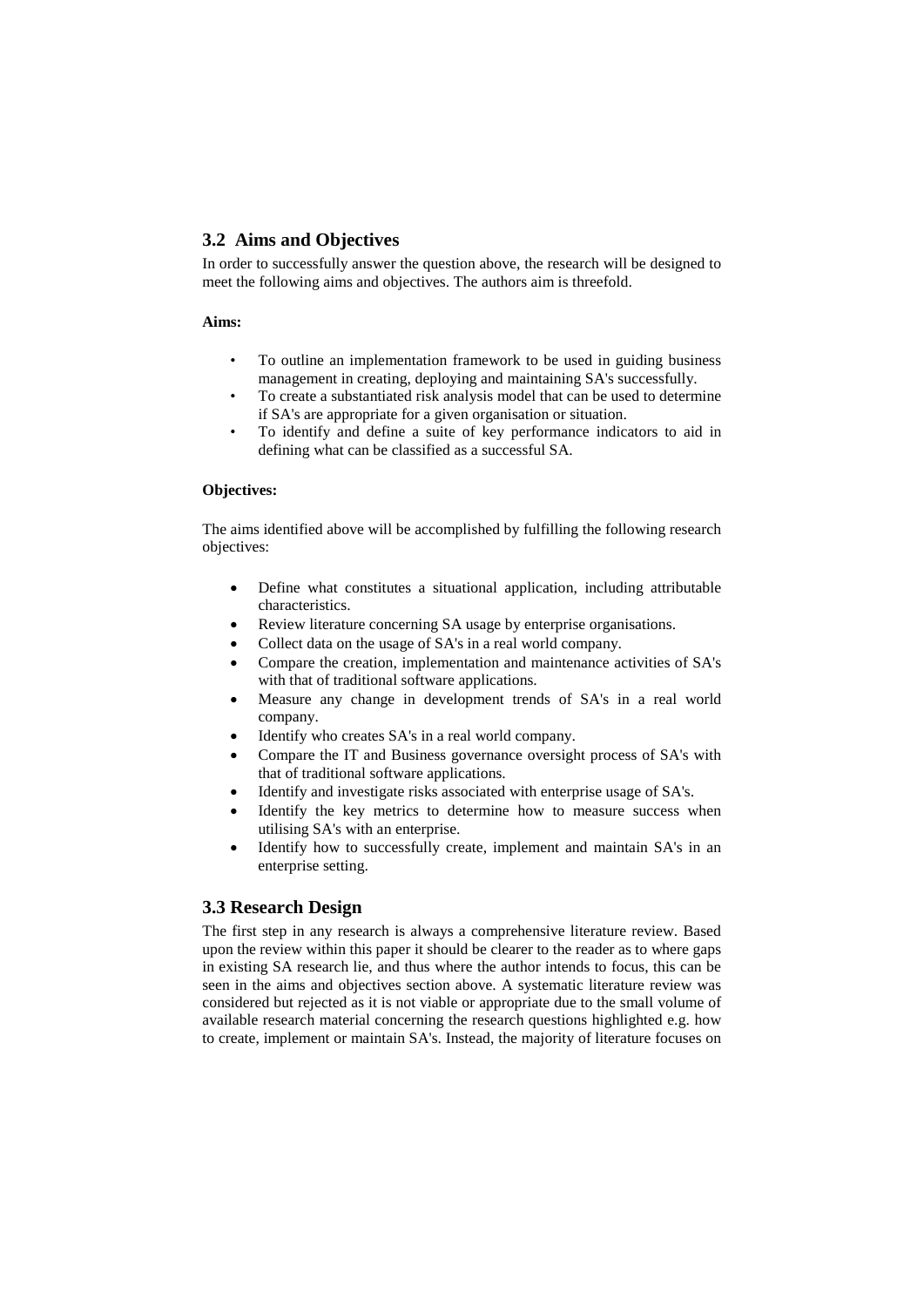defining what SA's are and the benefits they offer. This is not helpful in answering the research questions laid out in this paper.

The aim of this paper is to set out a research methodology that could be implemented in order to solve the questions put forward earlier in this section. In order to do this, it would be necessary to secure real world data and thus a case study approach should be followed, selecting a large scale enterprise organisation which currently uses and develops SA's. This type of ethnographic approach will allow the author to explore, in detail, the themes highlighted from the literature review as well as meet the above aforementioned objectives. A case study approach benefits from encouraging data triangulation through the examination of multiple data sources, e.g. documents, interviews and focus group accounts. Whilst it is acknowledged that more than one case study would be beneficial it is difficult to ensure engagement from multiple companies, instead a focus will be maintained on one company allowing an in-depth analysis. If resources allowed a small scale pilot case study could be performed in order to fine tune the approach before engaging in a more costly (in time and money) full scale case study.

An exploratory sequential mixed methods research approach is proposed. In addition to the benefits of data triangulation, mixed methods leads to methodological triangulation also. The biggest advantage of a mixed methods approach is that the weaknesses of one method will often be countered by the strengths of the others, this enables the overall study to weather result nuances or inconsistencies, leading to a more credible outcome [5]. The problem this paper sets out in section 3.1 is primarily exploratory in nature and thus beginning with a qualitative research approach is logical. It allows an in-depth exploration of managers and end users perceptions of SA critical success factors within their natural organisational setting. Once key themes around success and risk have been explored the second phase of the study will turn to quantitative methods to allow a wider focus through the use of data extraction on usage of SA's in particular lines of business or departments as well as through surveys. The result being it is then more feasible to generalise from the findings through the larger sample size.

#### **3.3.1 Interviews and Focus Groups**

The first phase of research focusses on qualitative interviews and focus groups. A minimum of four interviews will be held with participants being selected from a variety of organizational roles, these will be chosen following completion of a preselection survey to identify those best suited take part in the Case Study. Examples may include:

- Chief Technology Officer
- **Risk Manager**
- Operational Analysts

The interview subjects should be chosen from the roles identified through the preselection survey and should be very familiar with SA's and their use at the chosen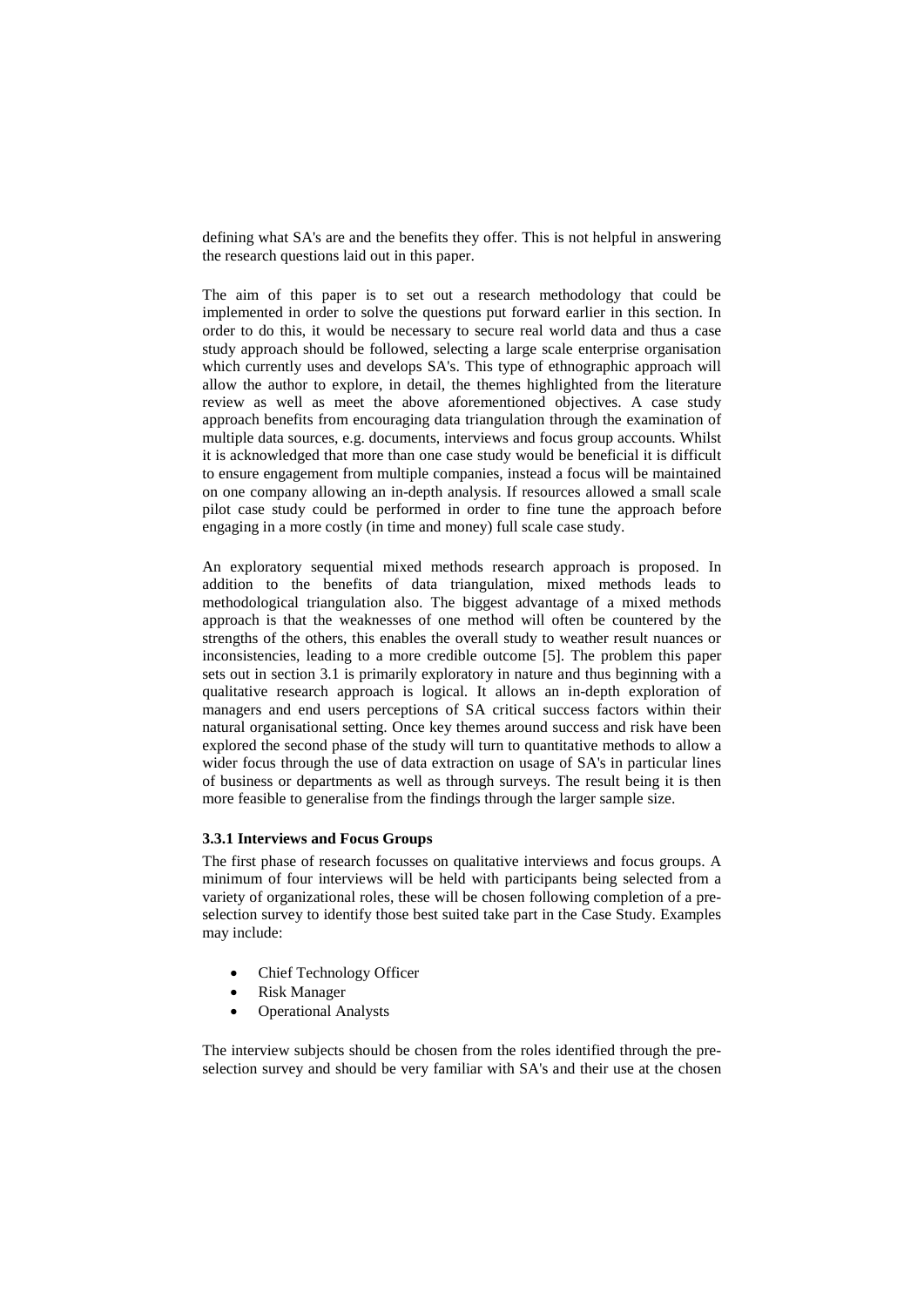organisation. It is necessary to begin the research by gleanings much in-depth knowledge as possible - starting with expert users and managers gives the best chance of eliciting the most information downstream in later research phases, e.g. focus groups and surveys. Demographic variables, such as age and gender, are not relevant to the study and therefore no demographic stipulations will be made against the chosen interview population. The selection of interviewees will be made in combination with an approved representative at the chosen organisation, i.e. the gatekeeper, this individual will facilitate all access to materials or people for the researcher. The gatekeeper will advise and suggest a pool of resources who meet the role criteria outlined above for selection by the researcher.

Given the exploratory nature of the SA problem domain a semi structured interview type will be followed. This gives the advantage of providing key questions or subject areas for discussion whilst avoiding the very rigid and inflexible nature of structured interviews which could result is the researcher being unable to follow interesting or emerging themes. The following open discussion questions will be followed in the semi structured interview:

- How are SA's created, implemented and maintained?
- What are the risks with SA's?
- What makes a successful SA?

The intent of this research is to examine multiple themes relating to SA's, such as creation, risk and governance, therefore it is logical to use focus groups as an additional method to garner feedback. Focus groups are beneficial when exploring multiple themes, especially when little is currently known about the research area. The interactive nature of focus groups gives a distinct advantage over stand alone interviews, often they are able to elicit more information by promoting open discussion. Focus Group participants will be drawn from a pool of expert and nonexpert users across the four role categories previously highlighted. To get the most out of the focus group a sample size of 8 will be taken; one expert and non-expert from each of the four role categories defined. Furthermore, as the intent of this research is to ultimately create a survey, to allow for more quantitative data collection and analysis, focus groups function well in helping to find areas of significance and in identifying common user language, these points are all useful in developing a successful survey design.

Interviews and Focus Groups will be held on the company premises in a private office in order to meet on natural territory for the participants, as well as an environment that is safe and secure. All participants will be first presented with a 'Participant Information and Consent' form that confirms they understand the study, that their participation is voluntary, that they may withdraw at any time and that their anonymised responses will be used in the specified research. Given that the participants will be employee's of the case study organisation, and thus subject to a multitude of privacy and code of conduct regulations, all forms will include a passage that affirms participation has been approved by their employer and will be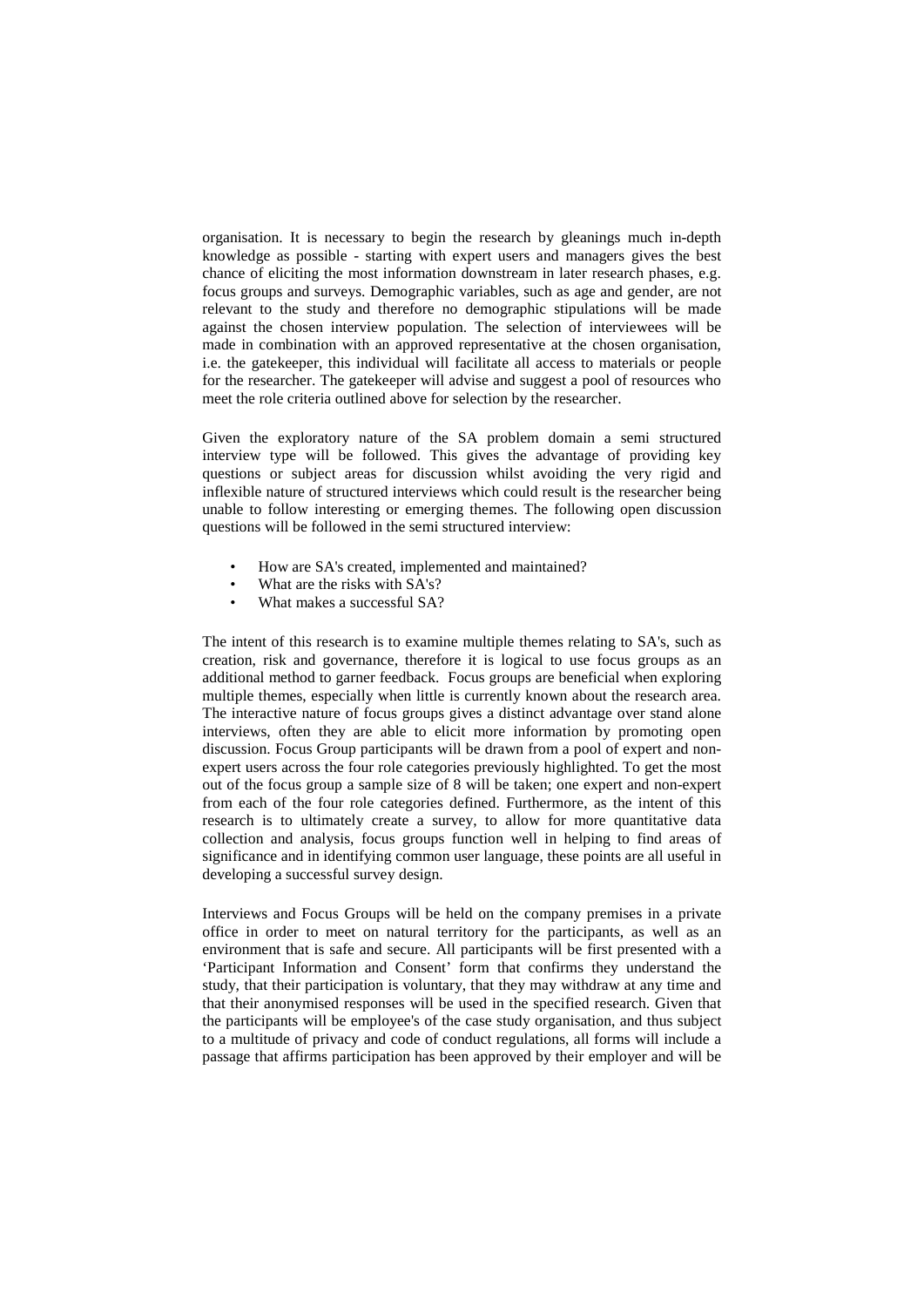signed by the designated company gatekeeper. All interviews and focus groups will be audio recorded, in agreement with the organisation, for later transcription and analysis but the researcher will make notes throughout. It is acknowledged that some participants may be uncomfortable with audio recording and therefore all participants will be asked if they object before commencement.

#### **3.3.2 Dataset Extraction**

Moving on from the qualitative interview and focus groups, the research will progress to more quantitative methods such as dataset extraction. Datasets will be collected through the case study organisation to identify all SA's that have been created by scanning networked drives with a specialised tool, such as Prodiance eDiscovery<sup>-</sup>. The resultant datasets will provide a full inventory that is risk assessed against predefined criteria. This information will be helpful in answering the research question identified above as well as shaping the survey design.

#### **3.3.3 Surveys**

The second phase of quantitative research, surveys, builds upon the foundations of the qualitative first phase. A single department at the chosen case study organisation will be targeted for the survey recipients. The choice will be made in consultation with the organisation gatekeeper who will be able to assist in identifying a department who are significant users/creators of SA's and therefore would make a good choice of recipient group. The survey script will focus on the areas of investigation found during the interview, focus group and data extract stages. Whilst the data collected from these stages is highly useful in determining themes and answering some of the research questions, it does not allow sufficient generalisations to be made. Thus, the survey as another research tool will be useful here. As with the interviews and focus groups, participants in the survey stage will be first presented with a 'Participant Information and Consent' form.

## **3.4 Analysing Data**

In order to examine the data collected from the methods defined above a variety of data analysis techniques will be utilised. The primary analysis technique for the interviews and focus groups will be to transcribe and code all data, leading to the creation of categories and ultimately themes that will be used to guide the survey creation. The survey results will be analysed using a suit of standard statistical inferential analysis techniques that will be more applicable to the larger sample size the survey returns.

### **3.5 Ethical Considerations**

In order to meet the Bournemouth University Research Ethics Code of Practice [4] the first and foremost consideration for the proposed research is that it should do no harm, either to individual participants, case study organisations or researchers themselves. Privacy and anonymity of the business organisation participating in the case study should be upheld as any information relating to their use of SA's is deemed commercially sensitive. A Non-Disclosure Agreement should be drawn up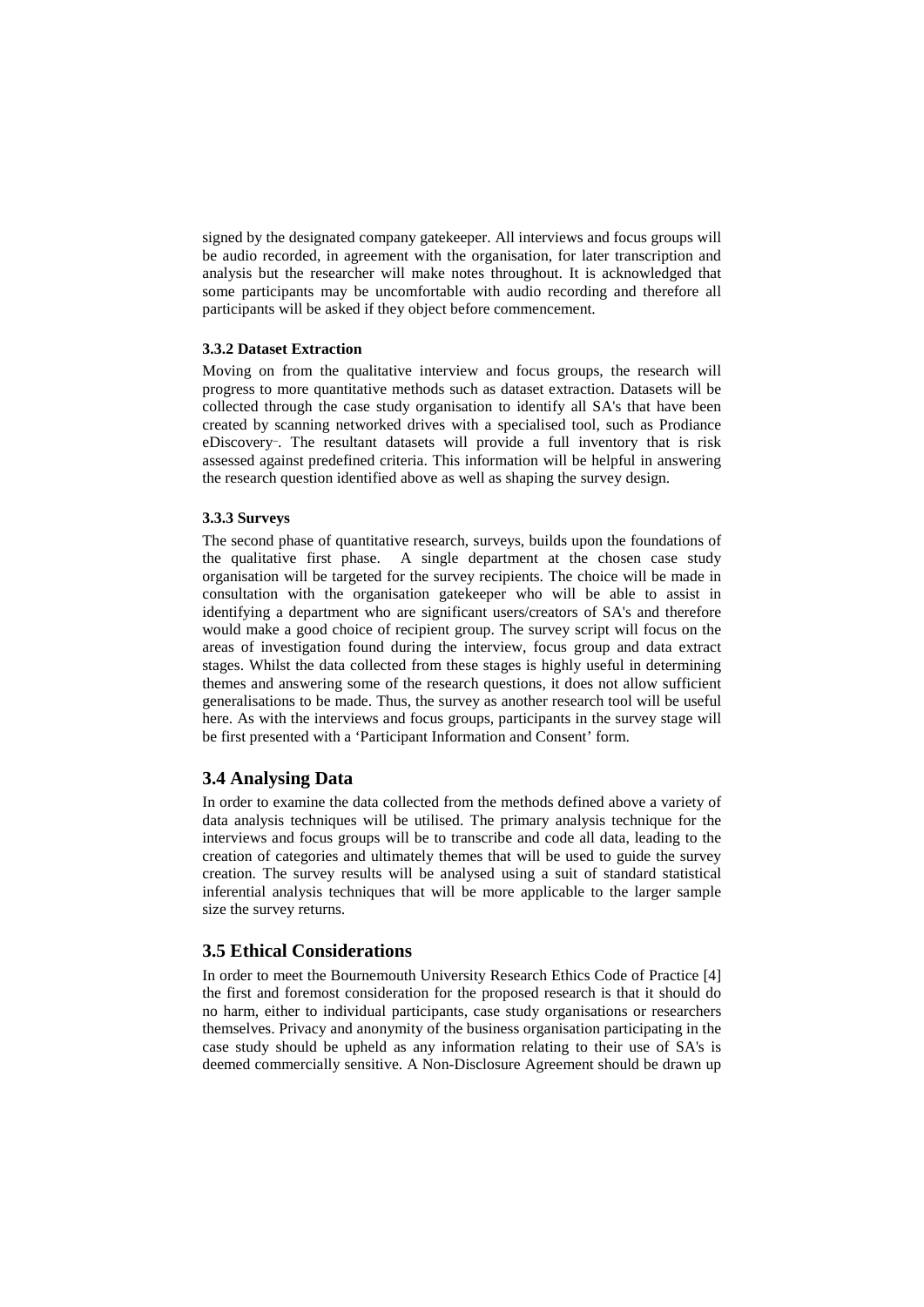and signed by parties involved in the research study, this ensures that commercially sensitive data remains protected and secure. Given that interviews with staff may touch upon commercially sensitive data, any information gleaned as part of the research must be secured and held confidentially, it should not be shared or passed to any other individual or organisation without prior consent. Interview subjects themselves must be informed as to the purpose of the research and what will be done with the data collected, thereby ensuring informed consent. At any point during the data collection phase participants should be able to withdraw from the process without penalty.

During interviews and focus groups the researcher must ensure that they do not cross the line and become intrusive or collect data outside of the remit which has been agreed. For example, it is understandable to record data pertaining to types of SA's, general functionality and feedback etc. But, storing any data held within the applications is likely to be unnecessary and could be deemed intrusive. This could damage relationships between the case study participant, university and researcher, not to mention it would go against the first rule to do no harm [16].

In accordance with Bournemouth University Guidelines an Ethics Checklist would be required to be submitted as per the online template<sup>-</sup>.

## **4.0 Discussion**

In the proposed investigation there are several sources of potential errors limiting the usefulness of results. The main issue is the sample size of the case study, just one organisation. The research method detailed in section 3 has been designed to extract as much data from the case study organisation as possible, through a progressive approach of qualitative research leading to more generalisable quantitative results. Although useful information could be gleaned from the research methods detailed in this paper, it is important to avoid over fitting the results to just the organisation in question and be cautious when extrapolating results for wider application. In further research it is recommended that multiple organisations be included to expand the case study sample size.

As it has been noted already, there is a lack of prior research studies in the field of SA's. This has meant the starting point to answer research questions such as those posed in this paper is wider and more generic than the author would prefer. It is therefore necessary to expend more time and energy in this study documenting the foundational understanding and categorisation of the problem domain. Only then, is it possible to go on to focus on the specific objectives and aims surrounding how we implement successful SA's in a risk adverse manner.

## **5.0 Conclusion**

It may not be possible to investigate all themes highlighted during the research process. Commercially sensitive data may be withdrawn, or access prohibited, by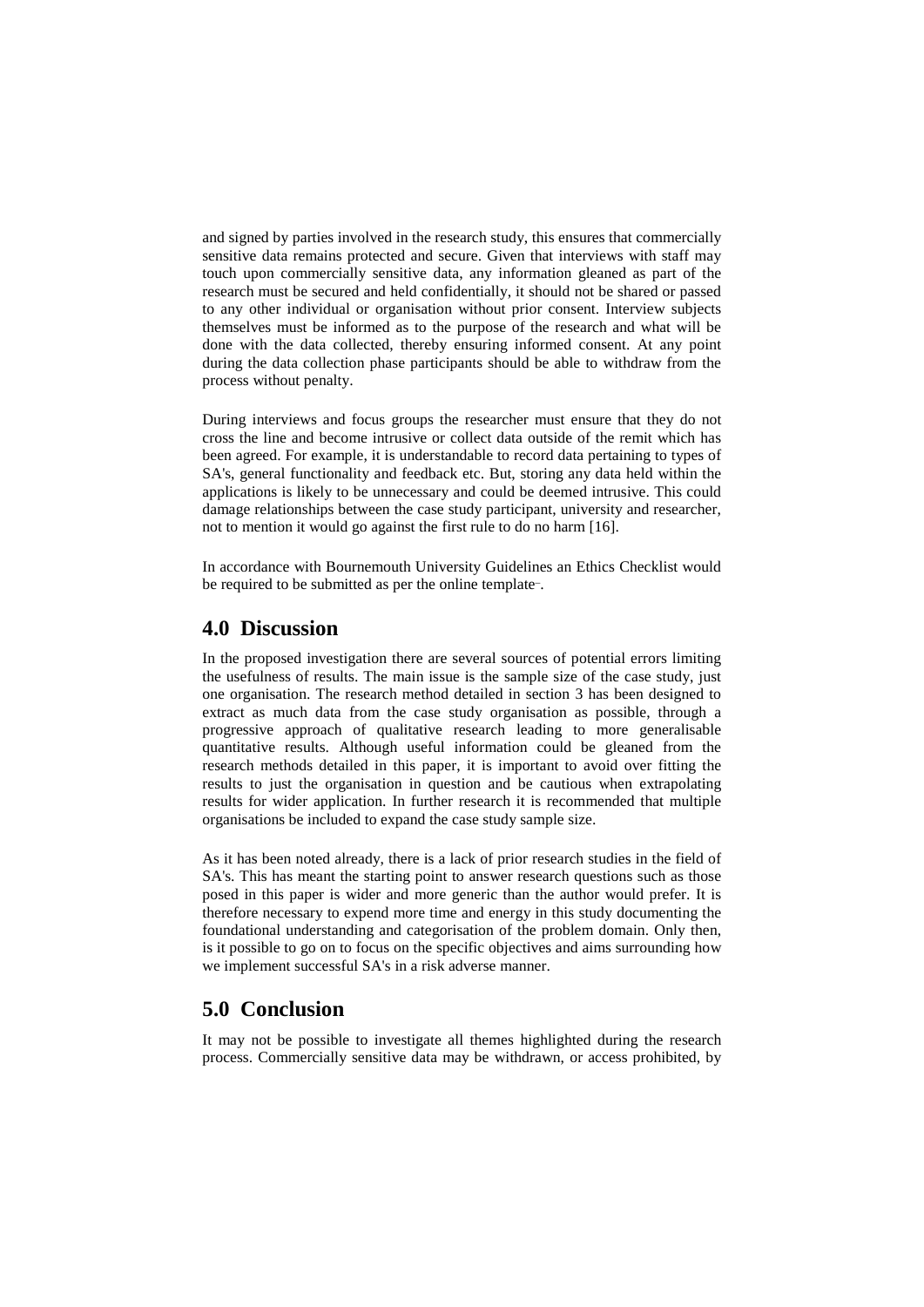organisation gatekeepers. The impact could limit the usefulness of results and the ability to generalise enough to create a template for implementing SA's successfully or a risk analysis model. Such limitations drive the need for more case study participants even further.

Finally, given the disclosed interest of this author in the topic and his employment with an organisation who could become a case study participant, there is a risk of bias. It is therefore recommended that any chosen organisations are made from a pool of viable choices with which the researchers are not employed or related.

Much is known about SA's and their use by enterprise organisations, yet still there is no widely accepted or utilised template for consistent success in developing, implementing and maintaining them. Neither is there a commonly held view on the risks they pose or address. The research laid out in this paper aims to address these core questions through a sequential exploratory mixed methods case study approach. It is clear that one case study alone will not yield enough data to generalise and create definitive models for success and risk management, however it is the aim of this author that the research study outlined here is a stepping stone in the right direction.

## **6.0 References**

- Anderson, C., 2006. Long Tail, The: Why the future of business is selling less of more. United States: Hyperion Books.
- 2. Anderson, C., 2009. The Long Tail About Me. [online]. Available from: http://www.longtail.com/about.html [Accessed 18 January 2016].
- 3. Balasubramaniam, S., Lewis, G. A., Simanta, S. and Smith, D. B., 2008. Situated software: Concepts, motivation, technology, and the future. IEEE Software, 25 (6), 50–55.
- 4. BU, 2009. Research Ethics Code of Practice. Poole: Bournemouth University [online]. Available from: http://blogs.bournemouth.ac.uk/research/files/2012/09/8B-Research-Ethics-Code-of-Practice\_February-20142.pdf [Accessed 09 January 2016].
- 5. Creswell, J. W., 2011. Educational research: Planning, conducting, and evaluating quantitative and qualitative research. 4th edition. Boston, MA: Addison Wesley.
- 6. A. Jhingran, "Enterprise Information Mashups: Integrating Information, Simply", VLDB 2006: 3-4.
- 7. Wang, G., Yang, S., & Han, Y. (2008, November). A Spreadsheet-like Construct for Streamlining and Reusing Mashups. In *Young Computer Scientists, 2008. ICYCS 2008. The 9th International Conference for* (pp. 880- 885). IEEE.
- 8. Han, Y., Wang, G., Ji, G., & Zhang, P. (2013). Situational data integration with data services and nested table. *Service Oriented Computing and Applications*, *7*(2), 129-150.
- 9. Hoyer, V., Stanoesvka-Slabeva, K., Janner, T., & Schroth, C. (2008, July). Enterprise mashups: Design principles towards the long tail of user needs. In